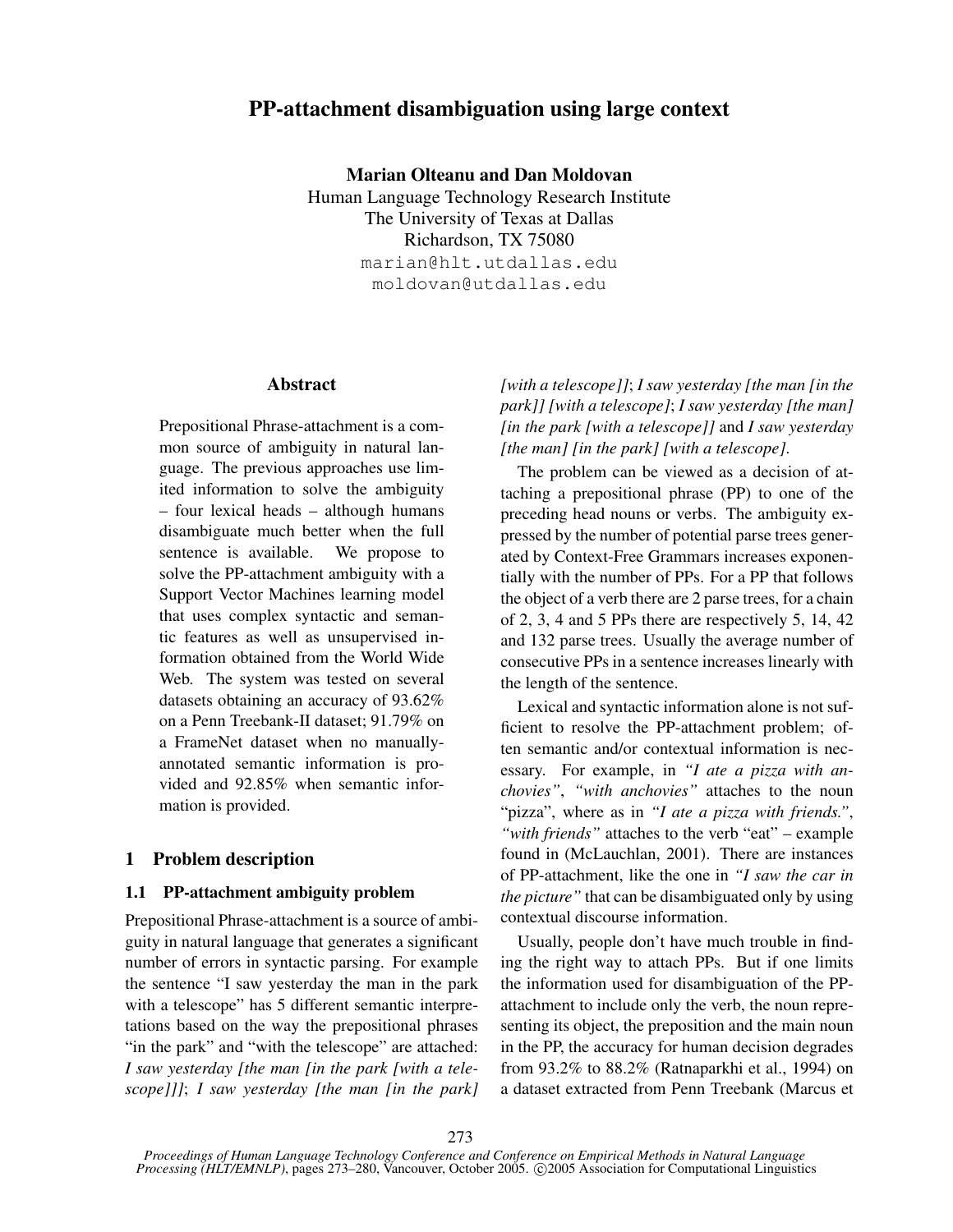#### al., 1993).

# 1.2 Motivation

Syntactic parsing is essential for many natural language applications such as Machine Translation, Question Answering, Information Extraction, Information Retrieval, Automatic Speech Recognition. Since parsing occurs early in the chain of NLP processing steps it has a large impact on the overall system performance.

### 2 Approach

Our approach to solve the PP-attachment ambiguity is based on a Support Vector Machines learner (Cortes and Vapnik, 1995). The feature set contains complex information extracted automatically from candidate syntax trees generated by parsing (Charniak, 2000), trees that will be improved by more accurate PP-attachment decisions. Some of these features were proven efficient for semantic information labeling (Gildea and Jurafsky, 2002). The feature set also includes unsupervised information obtained from a very large corpus (World Wide Web). Features containing manually annotated semantic information about the verb and about the objects of the verb have also been used. We adopted the standard approach to distinguish between verb and noun attachment; thus the classifier has to choose between two classes: V when the prepositional phrase is attached to the verb and N when the prepositional phrase is attached to the preceding head noun.

#### 3 Data

To be able to extract the required features from a dataset instance, one must identify the verb, the phrase identifying the object of the verb that precedes the prepositional phrase in question  $(np1)$ which usually is part of the predicate-argument structure of the verb, its head noun, the prepositional phrase  $(np2)$ , its preposition and its head noun (the second most important word in the PP).

We have adopted the notation from (Collins and Brooks, 1995), where v is the verb,  $n_1$  is the head noun of object phrase,  $p$  is the preposition and  $n_2$  is the head noun of the prepositional phrase.

Compared to our datasets, Ratnaparkhi's dataset (Ratnaparkhi et al., 1994) contains only the lexical heads  $v, n_1, p$  and  $n_2$ . Thus, our methodology cannot be applied to Ratnaparkhi's dataset (RRR).

In our experiments we used two datasets:

- FN extracted from FrameNet II 1.1 (Baker et al., 1998)
- TB2 extracted from Penn Treebank-II

Table 1 presents the datasets<sup>1</sup>. The creation of the datasets is described in details in (Olteanu, 2004).

# 4 Features

The experiments described in this paper use a set of discrete (alphanumeric) and continuous (numeric) features. All features are fully deterministic, except the features count-ratio and pp-count that are based on information provided by an external resource - Google search engine (http://www.google. com).

In describing the features, we will use the Penn Treebank-II parse tree associated with the sentence *"The Lorillard spokeswoman said asbestos was used in "very modest amounts" in making paper for the filters in the early 1950s and replaced with a different type of filter in 1956"*.

Table 2 describes the features and the origin of each feature. The preposition is the feature with the most discriminative power, because of preferences of particular prepositions to attach to verbs or nouns. Table 3 shows the distribution of top 10 most frequently used prepositions in the FN and TB2 datasets.

The features were carefully designed so that, when they are extracted from gold parse trees, they don't provide more information useful for disambiguation than when they are automatically generated using a parser. This claim is validated by the experimental results that show a strong correlation between the results on the two datasets – one based on automatically generated parse trees (FN) and one based on gold parse trees (TB2).

Next, we describe in further detail the features presented in Table 2.

v-frame represents the *frame of the verb* – the frame to which the verb belongs, as it is present in FrameNet (manually annotated). We used this feature because the frame of the verb describes very well the semantic behavior of the verb including the predicate-argument structure of the verb, which entails the affinity of the verb for certain prepositions.

<sup>&</sup>lt;sup>1</sup>The datasets are available at http://www.utdallas. edu/∼mgo031000/ppa/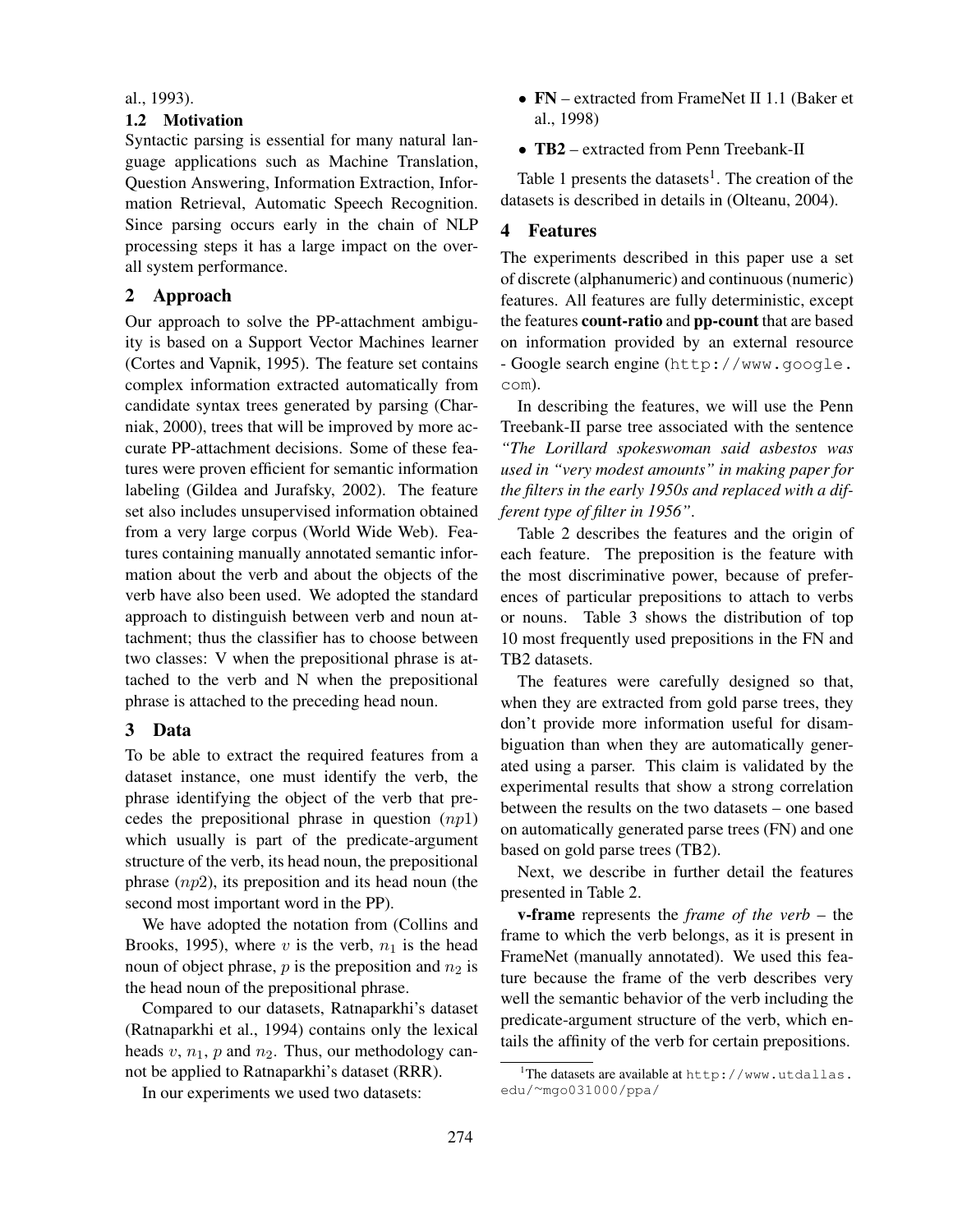|                         | <b>FN</b>                                                                                           | TB <sub>2</sub>                                     |  |
|-------------------------|-----------------------------------------------------------------------------------------------------|-----------------------------------------------------|--|
| Source                  | FrameNet annotation samples (British National                                                       | Penn Treebank-II                                    |  |
|                         | Corpus)                                                                                             | (WSJ articles)                                      |  |
| identifica-<br>Instance | Semantic-centered (related to Frame Elements)                                                       | Syntactic-centered (related to the structure of the |  |
| tion                    |                                                                                                     | parse tree)                                         |  |
| Parse trees             | Automatically generated (Charniak)                                                                  | Gold standard                                       |  |
| Total size              | 27.421 instances                                                                                    | 60,699 instances                                    |  |
| Distribution statistics | 70.28% ambiguous verb attachments                                                                   | 35.71% ambiguous verb attachments                   |  |
|                         | 2.36:1 v-attch:n-attch                                                                              | $1:1.8$ v-attch:n-attch                             |  |
| Training / test sets    | $90\%$ - $10\%$ – homogenously distributed (one in every 10 instances is selected for the test set) |                                                     |  |
| Location of PP          | Both before and after verb                                                                          | Only after verb                                     |  |
| Other properties        | Partial identification of ambiguous PP-                                                             |                                                     |  |
|                         | attachment instances in the corpus, derived from                                                    |                                                     |  |
|                         | manual annotation of FEs (Olteanu, 2004)                                                            |                                                     |  |
|                         | - Semantic information readily available                                                            |                                                     |  |

Table 1: The datasets and their characteristics

| <b>Feature: description</b> [origin]                                   |  |  |
|------------------------------------------------------------------------|--|--|
| v-surface: surface form of the verb [Hindle'93, ]                      |  |  |
| <b>n1-surface:</b> surface form of $n_1$ . May be morphologically      |  |  |
| processed [Hindle'93, ]                                                |  |  |
| p: the preposition, lower-cased [Hindle'93, ]                          |  |  |
| n2-surface: surface form of $n_2$ . May be morphologically             |  |  |
| processed [Ratnaparkhi'94, Collins'95, ]                               |  |  |
| $n1$ -mp/n1-mpf: morph. processing of $n_1$ [Collins'95]               |  |  |
| n2-mp/n2-mpf: morph. processing of $n_2$ [Collins'95]                  |  |  |
| v-lemma: lemma of the verb [Collins'95]                                |  |  |
| path: path in the candidate parse tree between the verb and            |  |  |
| np1 [Gildea'02]                                                        |  |  |
| subcategorization: subcategorization of the verb [modified]            |  |  |
| from Pradhan'031                                                       |  |  |
| v-pos: part-of-speech of the verb                                      |  |  |
| v-voice: voice of the verb                                             |  |  |
| n1-pos: part-of-speech of $n_1$                                        |  |  |
| <b>n1-lemma:</b> lemma of $n_1$ .<br>May be morphologically            |  |  |
| processed                                                              |  |  |
| n2-pos: part-of-speech of $n_2$                                        |  |  |
| May be morphologically<br>$n2$ -lemma:<br>lemma of $n_2$ .             |  |  |
| processed                                                              |  |  |
| <b>position</b> : position of $npI$ relative to the verb [new]         |  |  |
| v-frame: frame of the verb [new in PPA]                                |  |  |
| n1-sr: semantic role of np1 [new in PPA]                               |  |  |
| n1-tr: thematic role of <i>np1</i> [new in PPA]                        |  |  |
| n1-preposition: preposition that heads $np1$ , if $np1$ is a PP        |  |  |
| [new]                                                                  |  |  |
| $n1$ -parent: label of the parent of $np1$ in the candidate parse      |  |  |
| tree [new in PPA]                                                      |  |  |
| n1-np-label: label of $np1$ in the candidate parse tree [new in        |  |  |
| PPA I                                                                  |  |  |
| $n2$ -det: determination of $np2$ [new]                                |  |  |
| parser-vote: choice of the automatic parser in attaching PP            |  |  |
| [new in PPA]                                                           |  |  |
| WWW statistics about verb-attachment vs.<br>count-ratio:               |  |  |
| noun-attachment for that particular instance [new]                     |  |  |
| <b>pp-count:</b> WWW statistics about co-occurrence of $\nu$ and $n_2$ |  |  |
| [new]                                                                  |  |  |
| <b>n1-p-distance</b> : the distance between $n_1$ and $p$ [new]        |  |  |

Table 2: Features

|         | $%$ of | $\%$ v-att | $%$ of          | $\%$ v-att      |
|---------|--------|------------|-----------------|-----------------|
| Prep.   | FN     | <b>FN</b>  | TB <sub>2</sub> | TB <sub>2</sub> |
| of      | 13.47% | 6.17%      | 30.14%          | 2.74%           |
| to      | 13.27% | 80.14%     | $9.55\%$        | 60.49%          |
| in      | 12.42% | 73.64%     | 16.94%          | 42.58%          |
| for     | 6.87%  | 82.44%     | 8.95%           | 39.72%          |
| $^{on}$ | 6.21%  | 75.51%     | 5.16%           | 47.73%          |
| with    | 6.17%  | 86.30%     | 3.79%           | 46.92%          |
| from    | 5.37%  | 75.90%     | 5.76%           | 52.76%          |
| at      | 4.09%  | 76.63%     | 3.21%           | 66.02%          |
| as      | 3.95%  | 86.51%     | 2.49%           | 51.69%          |
| by      | 3.53%  | 88.02%     | 3.27%           | 68.11%          |

Table 3: Distribution of the first 10 most-frequent prepositions in the FN and TB2 datasets

n1-sr represents the *semantic role of the object phrase np1* – the label attached to the Frame Element (manual semantic annotation that can be found in FrameNet). This feature was introduced because of the relation between the underlying meaning of *np1* and its semantic role.

n1-tr represents the *thematic role of the object phrase np1* – a coarse-grained role based on the label attached to the Frame Element (manual semantic annotation that can be found in FrameNet). It was introduced to reduce data sparseness for the n1-sr feature. The conversion from fine-grained semantic role to coarse-grained semantic role is done automatically using a table that maps a pair of a framelevel semantic role (FE label) and a frame to a thematic role.

subcategorization contains a semi-lexicalized description of the structure of the verb phrase. A subcategorization frame is closely related to the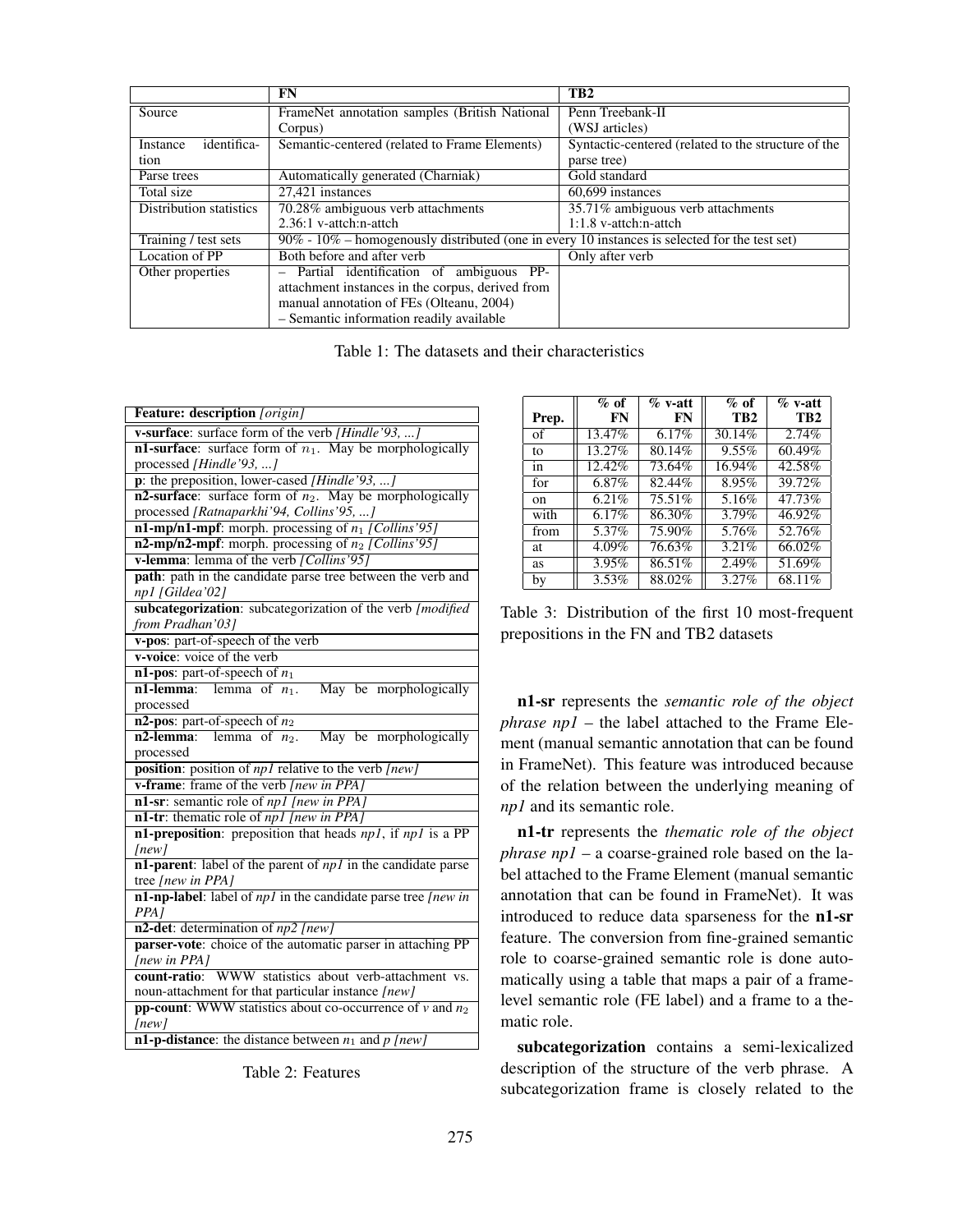predicate argument structure and to the underlying meaning of the verb. It contains an ordered set of all the phrase labels that are siblings of the verb, plus a marker for the verb. If the child phrase of the verb is a PP, then the label will also contain the preposition (the headword of the PP). This feature is a modified form of the sub-categorization feature described in (Pradhan et al., 2003): the differences in various part-of-speeches for the verb were ignored and the preposition that heads a prepositional phrase is also attached to the label. Therefore, for the sentence "*The stock declined in June by 4%*", the value for this feature is *\*-PPin-PPby*.

In the TB2 dataset the parse trees are gold standard (contain the expected output value for PPambiguity resolution). In the case of a verb attachment, if the selected PP is a child of the selected VP, then by applying the algorithm, the value of the feature will contain the PP label plus the preposition. This clearly is a clue for the learner that the instance is a *verb attachment*. To overcome this problem for datasets based on gold-standard parse trees, when computing the value of the subcategorization feature the selected PP will not be used. Figure 1 shows the subcategorization for the phrase *"replaced with a different type of filter in 1956"*.



Figure 1: Subcategorization feature: *\*-PPin-PPby*

path expresses the syntactic relation between the verb v and the object phrase *np1*. Its purpose is to describe the syntactic relation of np1 to the rest of the clause by the syntactic relation of *np1* with the head of the clause –  $v$ . We adopted this feature from (Gildea and Jurafsky, 2002). path describes the chain of labels in the tree from v to *np1*, including the label of v and *np1*. Ascending movements and descending movements are depicted separately. We used two variants of this feature to determine the optimum version for our problem – one with full POS of the verb and one with POS reduced to "VB". The experiments proved that the second variant provides a better performance. Figure 2 depicts the path between "replaced" and "a different type of filter": VBN↑VP↓PP↓NP or VB↑VP↓PP↓NP.



Figure 2: Example of a path feature

position indicates the *position of the*  $n_1$ -*p*- $n_2$  *construction relative to the verb*, i.e. whether the prepositional phrase in question lies before the verb or after the verb in the sentence. Position is very important in deciding the type of attachment, considering the totally different distribution of PPs constructions preceding the verb and PPs constructions following the verb.

Morphological processing applied to  $n_1$  and  $n_2$ was inspired by the algorithm described in (Collins and Brooks, 1995). We analyzed the impact of different levels of morphological processing by using two types: partial morphological processing (only numbers and years are converted) – identified by adding -mp as a suffix to the name of this feature – and full morphological processing (numbers, years and capitalized names) – identified by adding  $\text{-mpf}$ as a suffix to the name of this feature. The purpose of morphological processing is data sparseness reduction by clustering similar values for this feature.

n1-parent represents the phrase label of the parent of np1 and it cannot be used on gold parse trees (TB2 dataset) because it will provide a clue about the correct attachment type.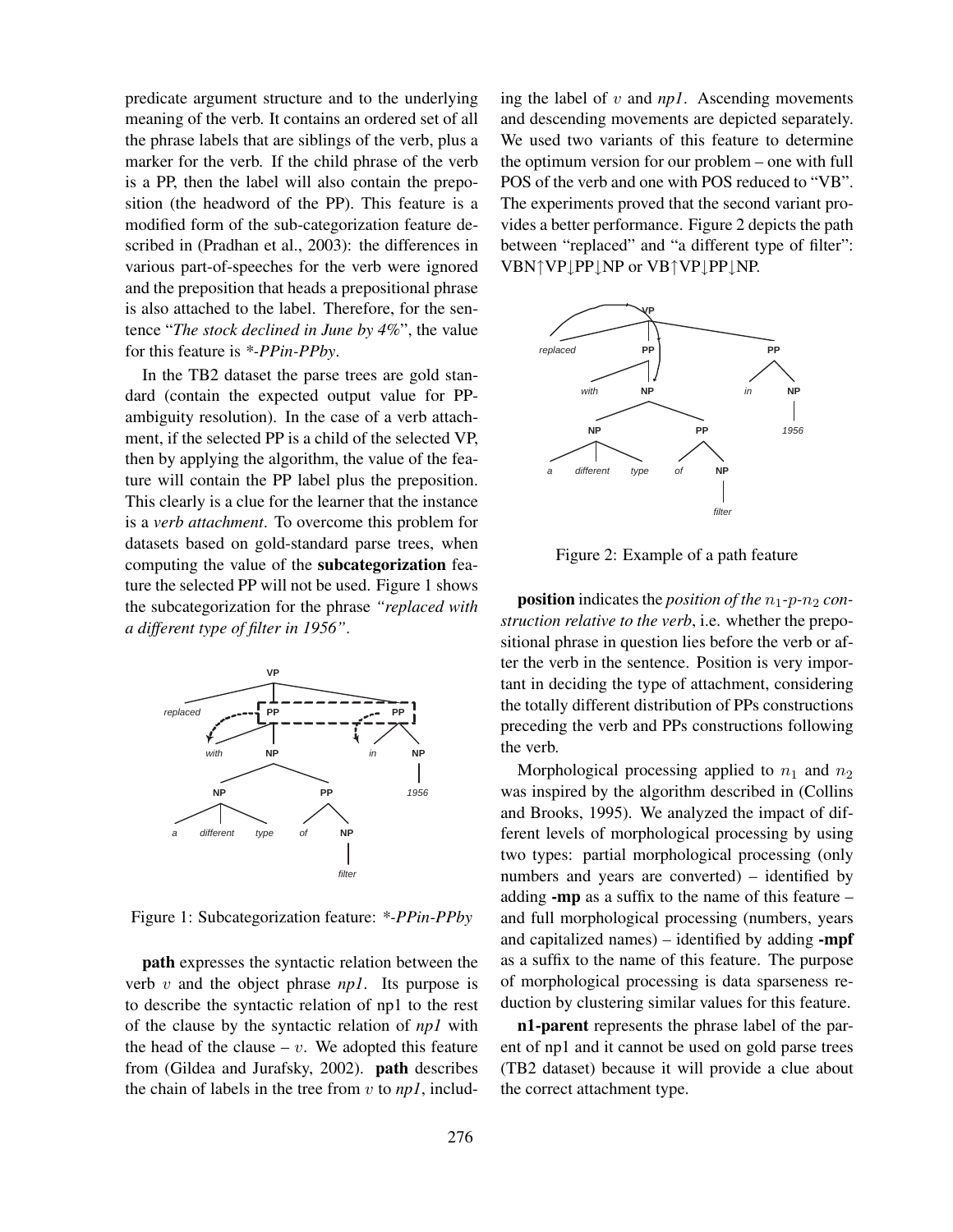n2-det is called the *determination of the prepositional phrase np2*. This novel feature tells if  $n_2$  is preceded in *np2* by a possessive pronoun or by a determiner. This is used to differentiate between *"buy books for children"* (which is probably a noun attachment) and *"buy books for her children"* (which very probably is a verb attachment).

parser-vote feature represents the choice of the parser (Charniak's parser) in the PP-attachment resolution. It cannot be used with gold-standard parse trees because it will provide the right answer.

count-ratio represents the estimated ratio between the frequency of an unambiguous verb attachment construction based on  $v$ ,  $p$  and  $n_2$  and the frequency of a probably unambiguous noun attachment construction based on  $n_1$ , p and  $n_2$  in a very large corpus. A very large corpus is required to overcome the data sparseness inherent for complex constructions like those described above.

We chose the World Wide Web as a corpus and Google as a query interface (see (Olteanu, 2004) for details).

Let's consider the estimated frequency of unambiguous verb-attachments and respectively nounattachments defined as:

$$
f_v = \frac{c_{v-p-n2}}{c_v \cdot c_{p-n2}}
$$

$$
f_n = \frac{c_{n1-p-n2}}{c_{n1} \cdot c_{p-n2}}
$$

where:

- $c_{v-p-n2}$  is the number of occurrences of the phrase "v  $p n_2$ ", "v  $p * n_2$ " (where \* symbolizes any word), "*v*-lemma p  $n_2$ " or "*v*-lemma p  $n_2$ " in World Wide Web, as reported by Google
- $c_v$  is the number of occurrences of the word "v" or "*v-lemma*" in WWW
- $c_{p-n2}$  is the number of occurrences of the phrase " $p n_2$ " or " $p * n_2$ " in WWW
- $c_{n1-p-n2}$  is the number of occurrences of the phrase " $n_1$  p  $n_2$ " or "v  $p * n_2$ " in WWW
- $c_{n1}$  is the number of occurrences of the word " $n_1$ " in WWW

The value for this feature is:

**count - ratio =** 
$$
\log_{10} \frac{f_v}{f_n} = \log_{10} \frac{c_{v-p-n2} \cdot c_{n1}}{c_{n1-p-n2} \cdot c_v}
$$

We chose logarithmic values for this feature because experiments showed that logarithmic values provide a higher accuracy than linear values. Also, by experimentation we concluded that value bounding is helpful, and the feature was bounded to values between -3 and 3 on the logarithmic scale, unless specified otherwise in the experiment description.

This feature resembles the approach adopted in (Volk, 2001).

pp-count depicts the estimated count of occurrences in World Wide Web of the prepositional phrases based on  $p$  and  $n_2$ . The count is estimated by  $c_{p-n2}$ . Therefore **pp-count** =  $log_{10}(c_{p-n2} +$  $c_{p-*-n2}$ ).

n1-p-distance depicts the distance (in tokens) between  $n_1$  and  $p$ . Let  $d_{n1-p}$  be the distance between  $n_1$  and  $p$  ( $d = 1$  if there is no other token between  $n_1$  and  $p$ ). Thus **n1-p-distance** =  $\log_{10}(1 + \log_{10} d_{n1-p}).$ 

# 5 Learning model and procedure

We used in our experiments a Support Vector Machines learner with Radial Basis Function kernel as implemented in the LIBSVM toolkit (http://www.csie.ntu.edu.tw/∼cjlin/ libsvm/).

We converted the feature tuples (containing discrete alphanumeric and continuous values) to multidimensional vectors using the following procedure:

- Discrete features: assign to each possible value of each feature a dimension in the vector space, and to each feature value in each training or test example put 1 in the dimension corresponding to the feature value and 0 in all other dimensions associated with that feature.
- Continuous features: assign a dimension and put the scaled value in the multi-dimensional vector (all examples in training data will span between 0 and 1 for that particular dimension).

SVM training was preceded by finding the optimal  $\gamma$  and C parameters required for training using 2-fold cross validation, which was found to be superior in model accuracy and training time over higher folds cross-validations (Olteanu, 2004).

The criterion for selecting the best set of features was the accuracy on the cross-validation. Thus, the development of the models was performed entirely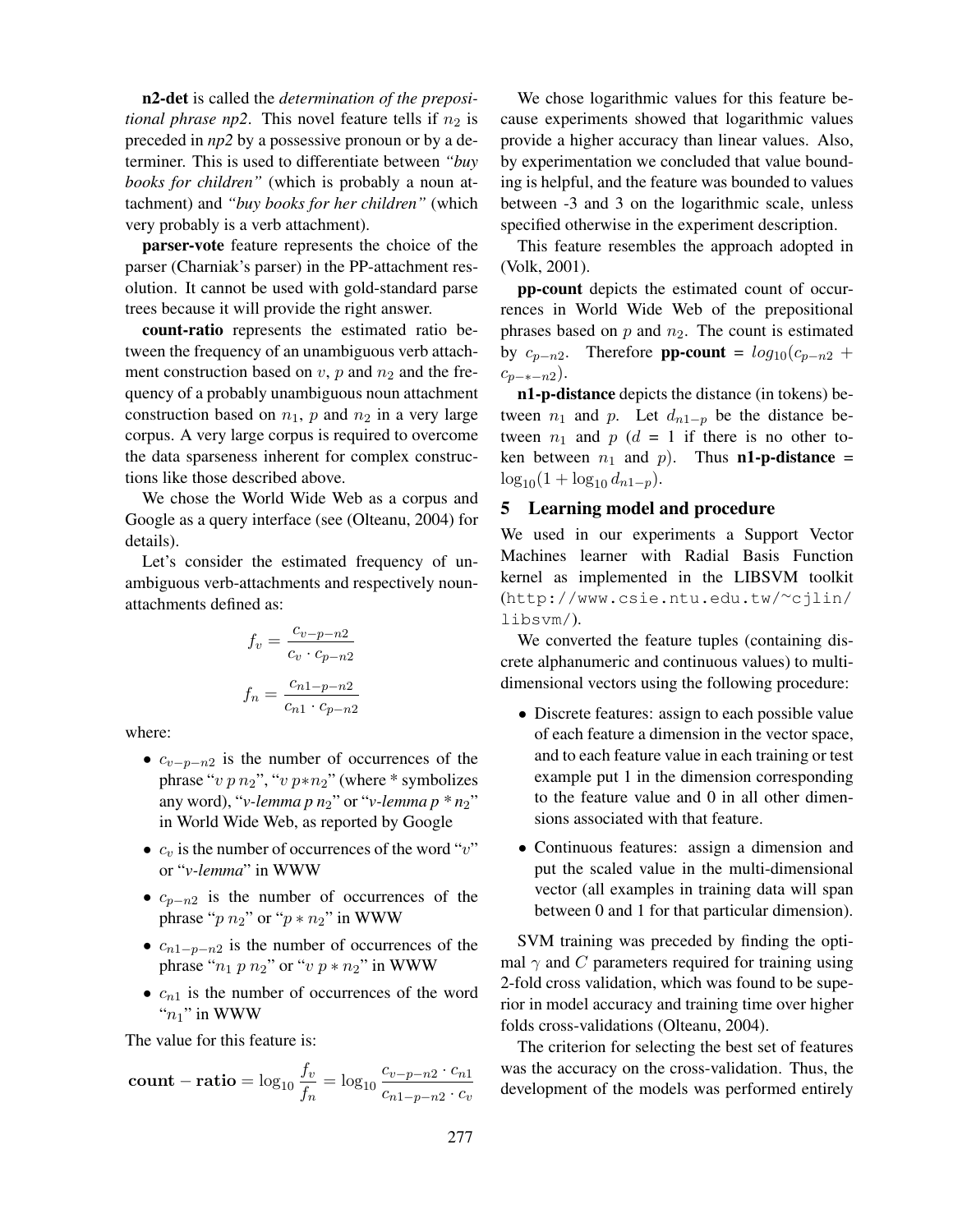on the training set, which acted also as a development set. We later computed the accuracy on the test set on some representative models.

### 6 Experiments, results and analysis

For each dataset, we conducted experiments to determine an efficient combination of features and the accuracy on test data for the best combination of features. We also run the experimental procedure on the original Ratnaparkhi's dataset in order to compare SVM with other machine learning techniques applied to PP-attachment problem. Table 4 summarizes the experiments performed on all datasets.

|                                                | $%$ on dev | $%$ on test |
|------------------------------------------------|------------|-------------|
| Experiment                                     | / x-val    |             |
| $\overline{FN\text{-}basic\text{-}}\text{ftw}$ | 86.25      | 86.44       |
| $FN$ -lex-syn-flw                              | 88.55      | 89.61       |
| $\overline{FN}$ -best-no-sem                   | 90.93      | 91.79       |
| FN-best-sem                                    | 91.87      | 92.85       |
| TB2-basic                                      | 85.75      | 87.47       |
| TB2-best-no-www                                | 92.06      | 92.81       |
| TB2-best                                       | 92.92      | 93.62       |
| <b>RRR-basic</b>                               | 84.32      | 84.60       |
| RRR-basic-mpf                                  | 84.34      | 85.14       |

Table 4: Results

*FN-basic-flw* uses v-surface, n1-surface, p and n2-surface on examples that follow the verb. *FNlex-syn-flw* uses v-surface, v-pos, v-lemma, subcategorization, path (full POS), position, n1 preposition, n1-surface, n1-pos, n1-lemma, n1 parent, p, n2-surface, n2-pos, n2-lemma, n2 det and parser-vote on examples that follow the verb. *FN-best-no-sem* uses v-surface, v-pos, vlemma, subcategorization, path (reduced POS), position, n1-preposition, n1-surface, n1-pos, n1 lemma-mpf, n1-parent, p, n2-surface, n2-pos, n2-lemma-mpf, n2-det, parser-vote, count-ratio and pp-count on all examples. *FN-best-sem* uses the same set of features as *FN-best-no-sem* plus vframe and n1-sr.

*TB2-basic* uses v-surface, n1-surface-mpf, p and n2-surface-mpf. *TB2-best-no-www* uses vsurface, v-pos, v-lemma, subcategorization, path (reduced POS), n1-preposition, n1-surface, n1 mpf, n1-pos, n1-lemma, n1-np-label, p, n2 surface, n2-mpf and n1-p-distance. *TB2-best* also uses count-ratio and pp-count.

*RRR-basic* uses v-surface, n1-surface, p and n2-surface. *RRR-basic-mpf* uses v-surface, n1 surface-mpf, p and n2-surface-mpf.

On the FN dataset, all features except v-voice have a positive contribution to the system (n2-det, choice between semantic vs. thematic role and how should morphological processing be applied is questionable). The negative impact for the v-voice feature may be explained by the fact that the only situation in which it may potentially help is extremely rare: passive voice and the agent headed by *"by"* appears after another argument of the verb (i.e.: *"The painting was presented to the audience by its author."*). Moreover the PP-attachment based on the preposition *"by"* is not highly ambiguous; as seen in Table 3 in the FrameNet dataset, 88% of the *"by"* ambiguity instances are verb-attachments.

The experiment with the highest cross-validation accuracy has an accuracy of 92.85% on the test data. The equivalent experiment that doesn't include manually annotated semantic information has an accuracy of 91.79% on the test data.

On TB2 dataset, the results are close to the results obtained on the FrameNet corpus, although the distribution of noun and verb attachment differs considerably between the two data sets (70.28% are verbattachments in FN2 and 35.71% in TB2). The best accuracy in cross-validation is 92.92%, which leads to an accuracy on test set of 93.62%.

# 7 Comparison with previous work

Because we couldn't use the standard dataset used in PP-attachment resolution (Ratnaparkhi's), we implemented back-off algorithm developed by Collins and Brooks (1995) and applied it to our TB2 dataset. Both RRR and TB2 datasets are extracted from Penn Treebank. This algorithm, trained on TB2 training set, obtains an accuracy on TB2 test set of 86.1% (85.8% when no morphological processing is applied). The same algorithm provides an accuracy on RRR dataset of 84.5% (84.1% without morphological processing). The difference in accuracy between the two datasets is 1.6% (1.7% without morphological processing when using Collins and Brooks's algorithm.

The difference in accuracy between a SVM model applied to RRR dataset (*RRR-basic* experiment) and the same experiment applied to TB2 dataset (*TB2-*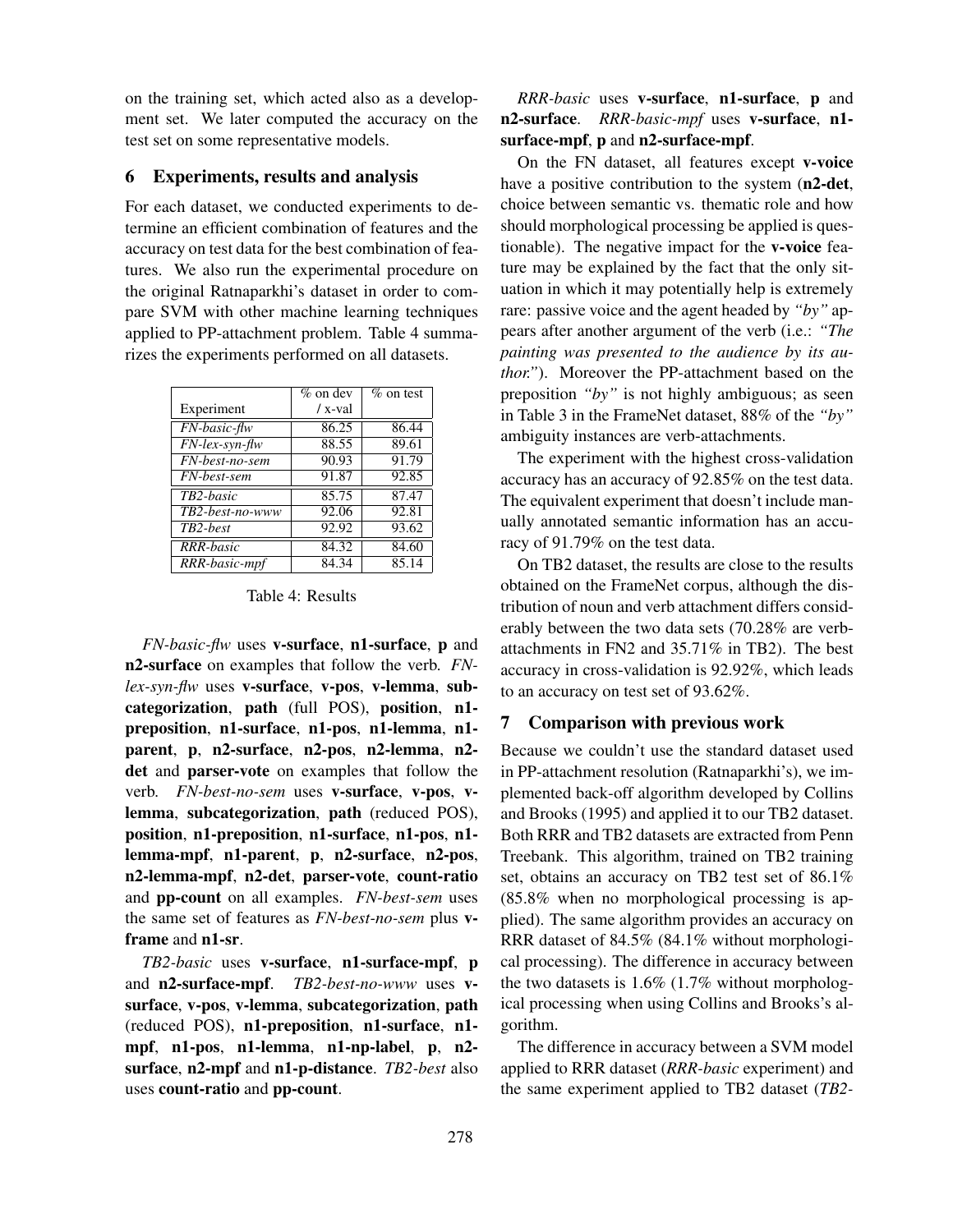| <b>Description</b>                                          | <b>Accuracy</b> | Data            | <b>Extra Supervision</b> |
|-------------------------------------------------------------|-----------------|-----------------|--------------------------|
| Always noun                                                 | 55.0            | <b>RRR</b>      |                          |
| Most likely for each P                                      | 72.19           | <b>RRR</b>      |                          |
| <b>Most likely for each P</b>                               | 72.30           | TB <sub>2</sub> |                          |
| <b>Most likely for each P</b>                               | 81.73           | FN              |                          |
| Average human, headwords (Ratnaparkhi et al., 1994)         | 88.2            | <b>RRR</b>      |                          |
| Average human, whole sentence (Ratnaparkhi et al., 1994)    | 93.2            | <b>RRR</b>      |                          |
| Maximum Likelihood-based (Hindle and Rooth, 1993)           | 79.7            | AP              |                          |
| Maximum entropy, words (Ratnaparkhi et al., 1994)           | 77.7            | <b>RRR</b>      |                          |
| Maximum entropy, words & classes (Ratnaparkhi et al., 1994) | 81.6            | <b>RRR</b>      |                          |
| Decision trees (Ratnaparkhi et al., 1994)                   | 77.7            | <b>RRR</b>      |                          |
| Transformation-Based Learning (Brill and Resnik, 1994)      | 81.8            |                 | WordNet                  |
| Maximum-Likelihood based (Collins and Brooks, 1995)         | 84.5            | <b>RRR</b>      |                          |
| Maximum-Likelihood based (Collins and Brooks, 1995)         | 86.1            | TB <sub>2</sub> |                          |
| Decision trees & WSD (Stetina and Nagao, 1997)              | 88.1            | <b>RRR</b>      | WordNet                  |
| Memory-based Learning (Zavrel et al., 1997)                 | 84.4            | <b>RRR</b>      | LexSpace                 |
| Maximum entropy, unsupervised (Ratnaparkhi, 1998)           | 81.9            |                 |                          |
| Maximum entropy, supervised (Ratnaparkhi, 1998)             | 83.7            | <b>RRR</b>      |                          |
| Neural Nets (Alegre et al., 1999)                           | 86.0            | <b>RRR</b>      | WordNet                  |
| Boosting (Abney et al., 1999)                               | 84.4            | <b>RRR</b>      |                          |
| Semi-probabilistic (Pantel and Lin, 2000)                   | 84.31           | <b>RRR</b>      |                          |
| Maximum entropy, ensemble (McLauchlan, 2001)                | 85.5            | <b>RRR</b>      | <b>LSA</b>               |
| SVM (Vanschoenwinkel and Manderick, 2003)                   | 84.8            | <b>RRR</b>      |                          |
| Nearest-neighbor (Zhao and Lin, 2004)                       | 86.5            | <b>RRR</b>      | <b>DWS</b>               |
| FN dataset, w/o semantic features (FN-best-no-sem)          | 91.79           | FN              | PR-WWW                   |
| FN dataset, w/ semantic features (FN-best-sem)              | 92.85           | FN              | PR-WWW                   |
| <b>TB2</b> dataset, best feature set ( <i>TB2-best</i> )    | 93.62           | TB <sub>2</sub> | <b>PR-WWW</b>            |

Table 5: Accuracy of PP-attachment ambiguity resolution (our results in bold)

*basic* experiment) is 2.9%. Also, the baseline – the most probable PP type for each preposition – is approximately the same for the two datasets (72.19% on RRR and 72.30% on TB2).

One may hypothesize that the majority of the algorithms for PP-attachment disambiguation obtain no more than 4% increase in accuracy on the TB2 compared to the results on the RRR dataset. One important difference between the two datasets is the size – 20,801 training examples in RRR vs. 54,629 training examples in TB2. We plan to implement more algorithms described in literature in order to verify this statement.

Table 5 summarizes the results in PP-attachment ambiguity resolution found in literature along with our best results.

Other acronyms used in this table:

- AP dataset of 13 million word sample of Associated Press news stories from 1999 (Hindle and Rooth, 1993).
- LexSpace Lexical Space a method to measure the similarity of the words (Zavrel et al., 1997).
- LSA Latent Semantic Analysis measure the lexical preferences between a preposition and a noun or a verb (McLauchlan, 2001)
- DWS Distributional Word Similarity. Words that tend to appear in the same contexts tend to have similar meanings (Zhao and Lin, 2004)
- PR-WWW the probability ratio between verb-preposition-noun and noun-prepositionnoun constructs measured using World Wide Web searching.

## 8 Conclusions

The Penn Treebank-II results indicate that the new features used for the disambiguation of PPattachment provide a very substantial improvement in accuracy over the base line (from 87.48% to 93.62%). This represents an absolute improvement of approximately 6.14%, equivalent to a 49% error drop. The performance of the system on Penn Treebank-II exceeds the reported human expert performance on Penn Treebank-I (Ratnaparkhi et al., 1994) by about 0.4%. A significant improvement comes from the unsupervised information collected